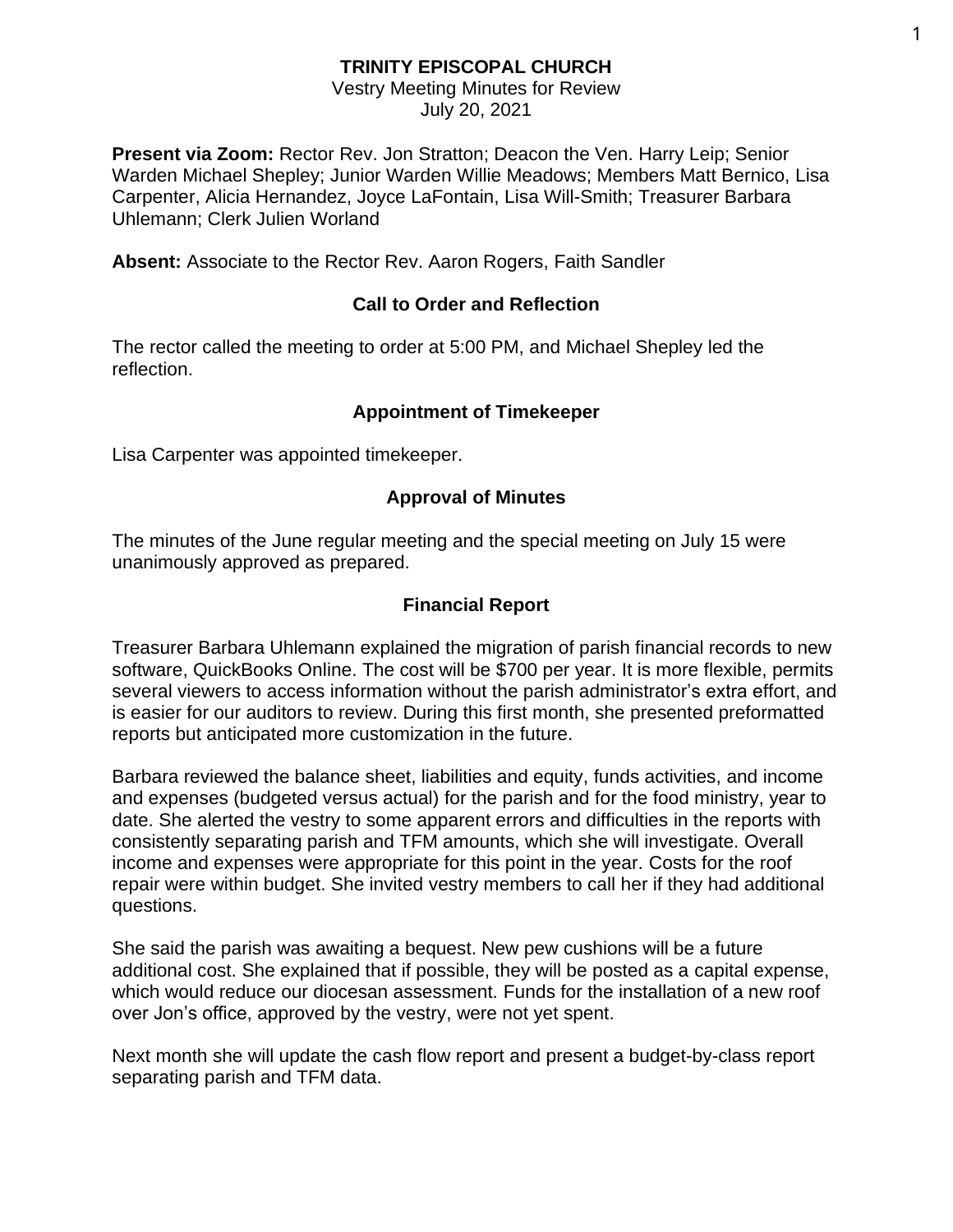**Vandersall Recommendations.** After a review of the Vandersall report, the parish's Generosity and Stewardship Committee recommended the vestry empower the rector to negotiate with Vandersall for up to \$10,000 to work on becoming more intentional about how the parish handles its money (1) by setting up structures and ways to track and give thanks to our donors, and (2) by training ten people for one-on-one stewardship conversations with parish members.

**Motion. Joyce LaFontain made the motion as written above, and Lisa Carpenter seconded it. Barbara explained that funds would be withdrawn from bequests, which would affect our cash flow but not appear in our operating expenses. There was more discussion clarifying what the deliverables would be and clarifying the meaning of some of the terms Vandersall had used. Jon explained he expected we would benefit from more-detailed rich records of donations as a way of understanding trends over time, of being able to thank donors with more information in hand, of sharing more information with the congregation about our finances, and of recognizing donations received. The underlying principle is that more discussions about money are healthy if we tie them into our theology. Amy Barnes from the Generosity and Stewardship Committee will be our point person in dealing with Vandersall. The vestry passed the motion with one abstention.**

**Vestry Publications.** Michael Shepley said the Vandersall report identified needs for more transparency about decision making, parish leadership, and parish finances. Several steps could be taken for improving transparency. These steps could include (1) reporting vestry actions either immediately or a month later after approval of the minutes, whether by publishing them in writing or by summarizing them at Sunday Mass; and (2) publishing summaries of parish financial reports either in the Sunday bulletin and/or in the E-Times. He added that, as a general rule, congregation members should have access to almost all of the minutes.

The vestry discussed the history of sharing vestry information, including agenda announcements, and shared ideas for improvements.

#### **Plan: Michael Shepley, Alicia Hernandez, Lisa Carpenter, and the rector will meet to discuss how to publish vestry information and will report at the next vestry meeting, but they can implement changes before then if they choose.**

**Appointment of Delegate to Diocesan Convention.** Michael Shepley has agreed to serve as our delegate until our next Annual Meeting.

**Motion: Barbara Uhlemann made a motion to appoint Michael, which Lisa Carpenter seconded. There was no discussion and the vestry agreed unanimously.**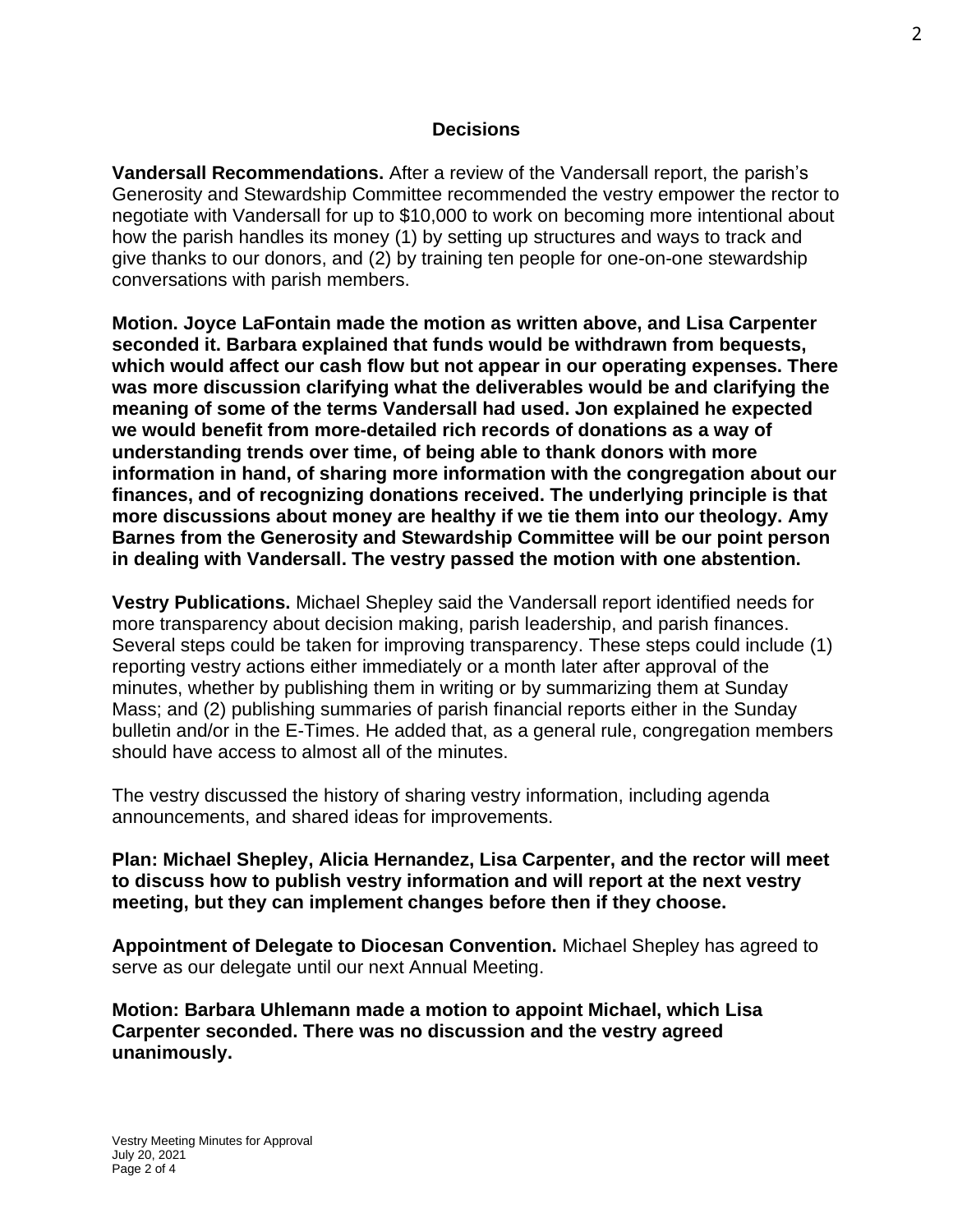**Trinity Identity.** For approval, the vestry discussed the recently created new Trinity logo. The vestry discussed the logo and its wording, "Trinity Episcopal St. Louis."

**Motion: Willie Meadows made a motion to adopt the committee's recommendation for the new logo design and its wording. Matt Bernico seconded the motion, and the vestry passed it with one abstention.**

#### **Discussion**

**LGBTQ Plaque and Celebration.** Costs for the event were \$2,931.00 or slightly more. Donations totaled \$3,345.60. After a final accounting, the parish will donate the excess to Sage as previously announced. To thank the 30 donors, the parish will send a photo of the plaque and a printed thank-you letter signed by the rector and senior warden. The parish will follow up with tax letters at end of the year.

**Trinity Sabbath Week August 15-22.** Jon explained that, as a witness to the importance of keeping Sabbath, taking time for leisure, and the human need for rest, relaxation, and rejuvenation, Trinity church will enter Sabbath mode for this period. During this time, the building will be closed, parish staff will be paid but off, and parish committees (including the vestry) will not meet. Services will be held on the two Sundays during this period, but they will be simple said services without music and featuring a short homily and minimal volunteers. TFM will announce the Sabbath in advance. The Sunday hot lunch will be hosted by non-Trinity volunteers.

Jon said he would prepare a write-up about this decision for I-Seek.

#### **Motion: Barbara Uhlemann made a motion to celebrate this Sabbath event, and Lisa Will-Smith seconded it. The vestry passed the motion unanimously.**

#### **Updates**

**Building and Grounds.** Willie Meadows reported Roof Tech inspected the work on July 7 and found a number of incomplete items, which the contractor will complete. After refurbishing the east wall, water damage has reappeared, and repairing it should be the contractor's responsibility since they gave us the go-ahead on refurbishment.

There remain two holes in the ceiling of the upper room that need to be repaired.

Willie will sign a new contract for the repair of the roof over Jon's office, at \$16,290, which is slightly below what was previously estimated and approved by the vestry.

A search is on for replacement compressors for the HVAC system.

Willie secured two bids on replacing the wood windows in Jon's office.